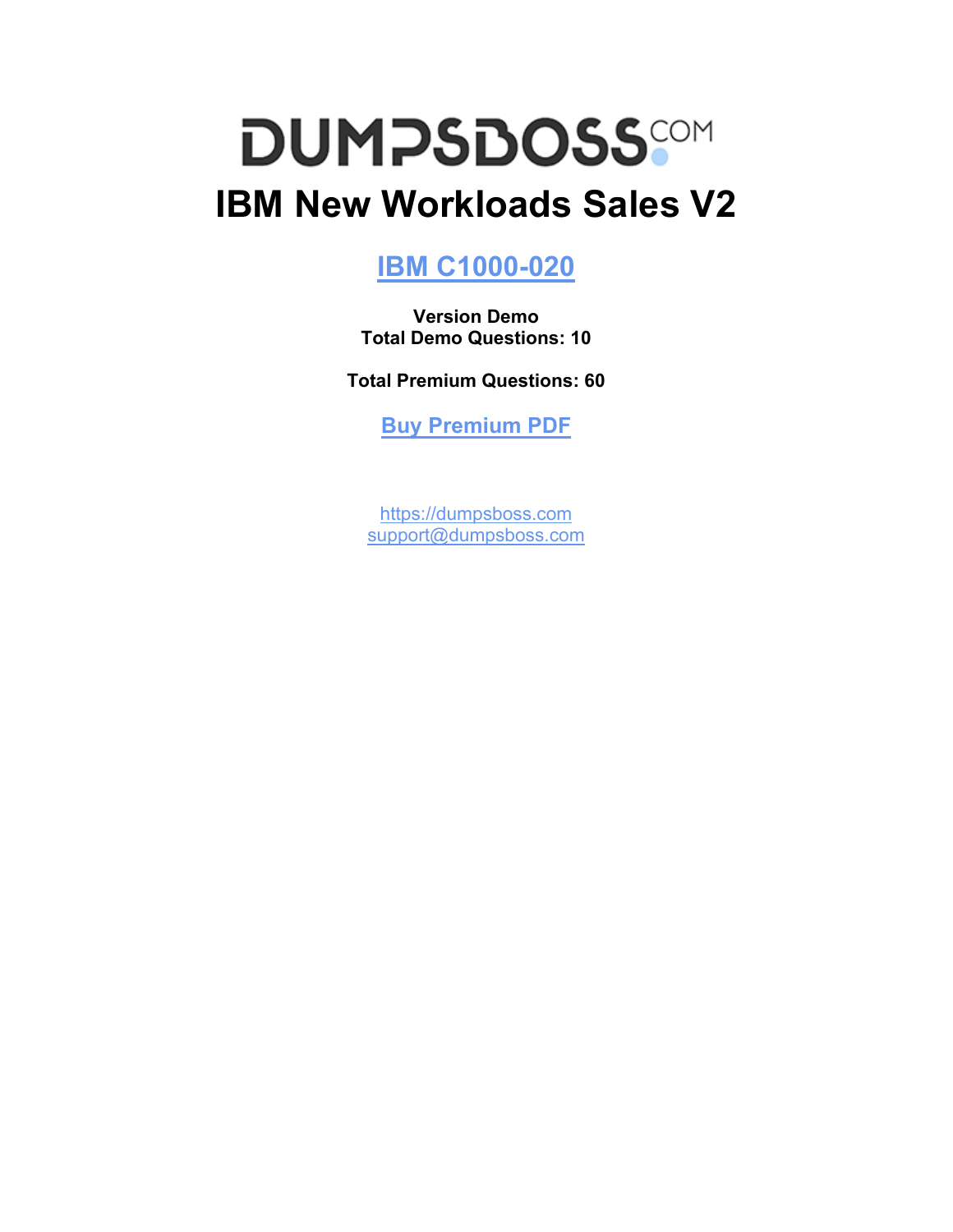A customer has floor space constraints and needs additional capacity for an application. The current environment is running at 80% utilization.

Which IBM Spectrum Virtualize concept should a sales specialist emphasize to the customer?

- A. Easy Tier
- B. Virtualization
- C. Compression
- D. Clustering

**Answer: C**



Which function does a pre-install Technical and Delivery Assessment (TDA) perform? A. Review the customer pricing of the IBM storage solution.

B. Provide a roadmap of questions to use when reviewing a proposal for IBM storage products prior to ordering.

- C. Use a checklist of questions to assess the site readiness for installation.
- D. Review the technical configuration before ordering the storage solution.

## **Answer: B**

#### **QUESTION NO: 3**

What is a key difference on the warranty between IBM FlashSystem and many of its competitors?

- A. IBM replaces the flash modules if the IOPS are within IBM specification.
- B. IBM provides full coverage for flash modules under a maintenance contract.
- C. IBM provides on-site coverage for flash modules replacement.
- D. **IBM provides coverage for flash modules for five years.**

# **Answer: B**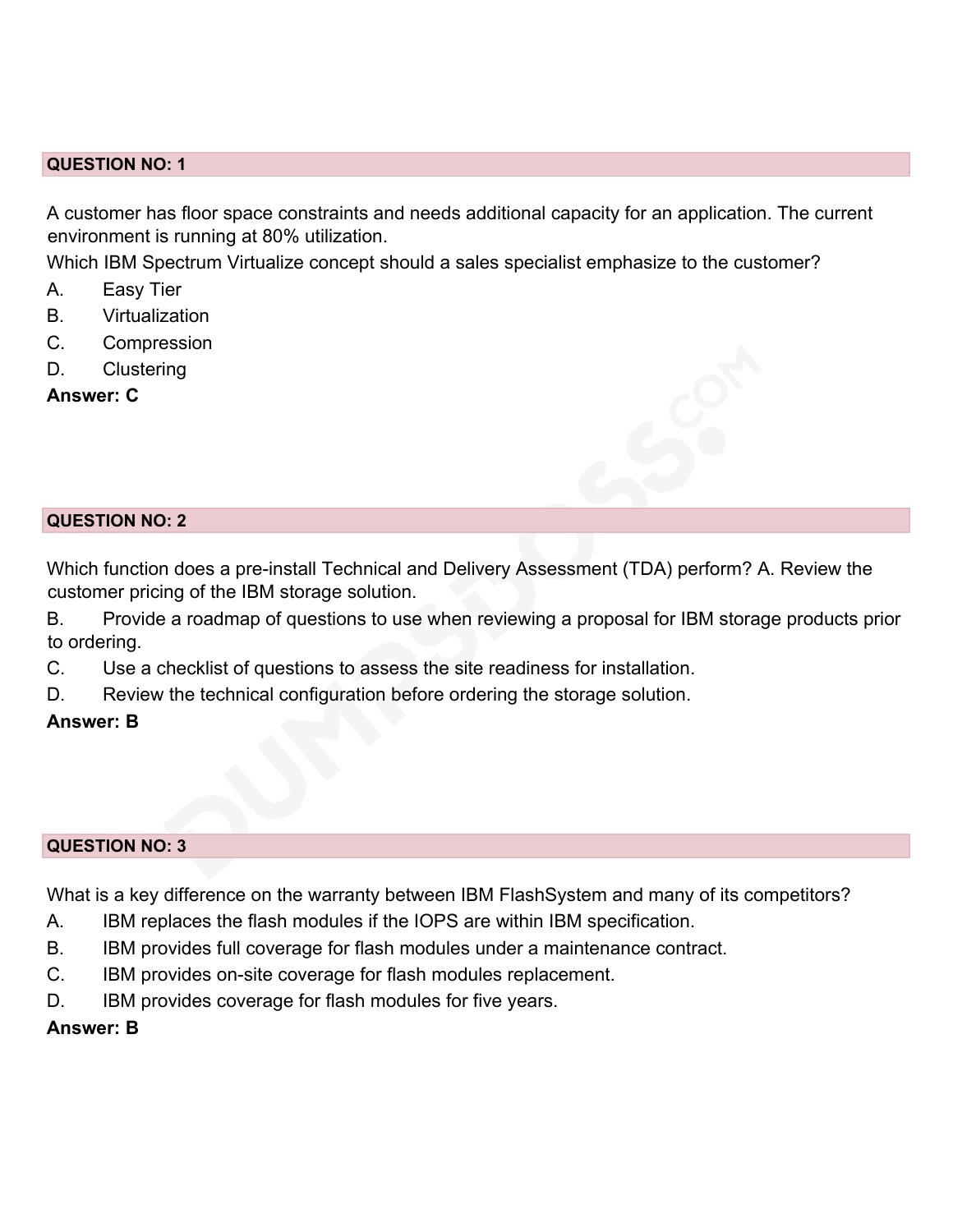

A customer is looking to boost performance of its applications. It has two years left on the lease of existing storage. The customer also has a significant amount of copy services and replication built into its environment.

Which IBM storage solution is able to boost performance without a major change to the customer's environment?

- A. IBM Spectrum Virtualize
- B. IBM FlashSystem V9000
- C. IBM FlashSystem 900
- D. IBM FlashSystem A9000R

**Answer: A**

#### **QUESTION NO: 5**

Which key metric drives a customer's disaster recovery strategy?

- A. Hyperswap
- B. rPerf
- **C. RTO D. TCA Answer: C**

#### **QUESTION NO: 6**

Which product allows a customer to monitor and recommend optimization for existing storage to align to business requirements?

- A. IBM Spectrum Connect
- B. IBM Spectrum Control
- C. IBM Spectrum Insights
- D. IBM Spectrum Scale
- **Answer: B**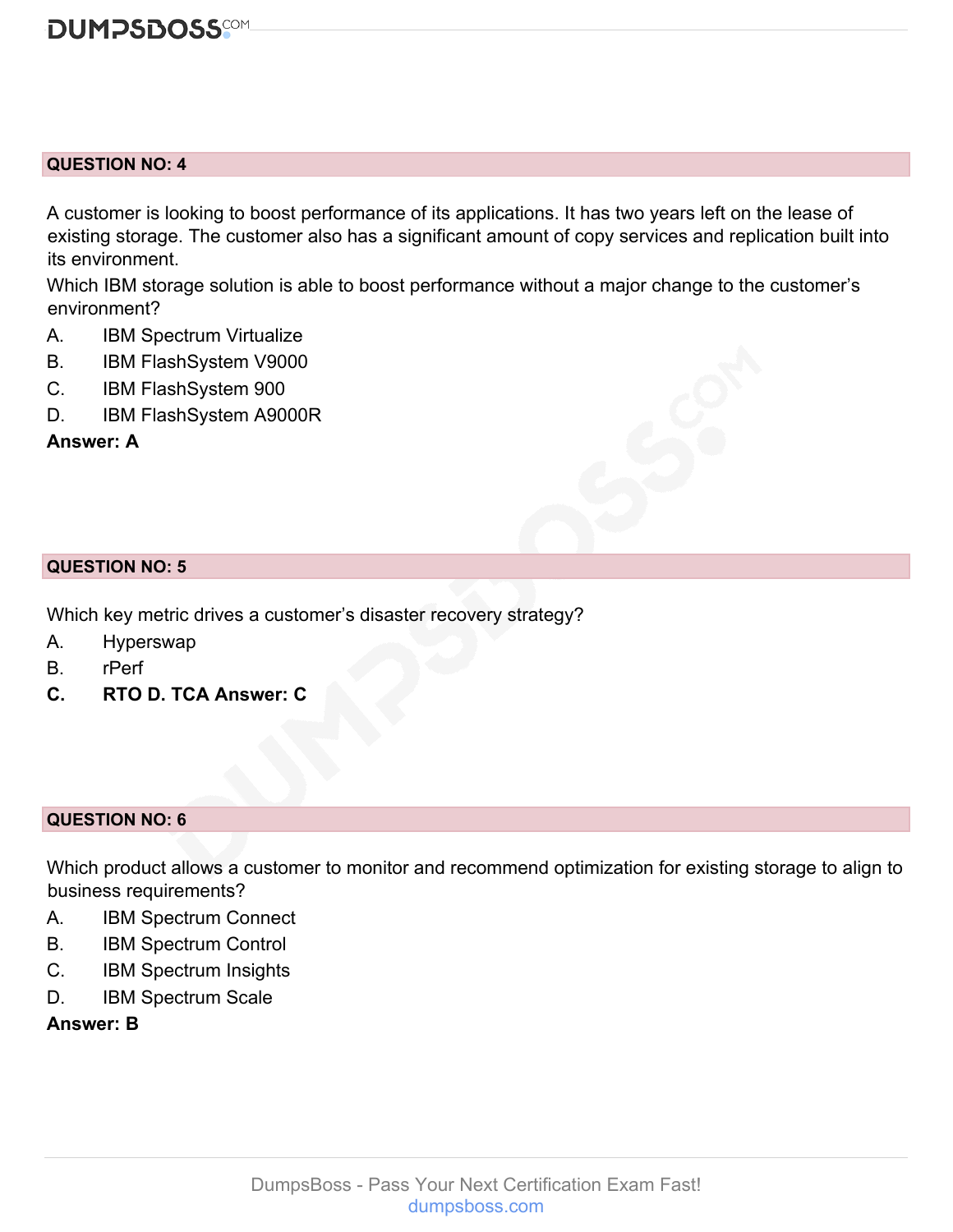Who is responsible for ensuring that a TDA is performed?

- A. IBM Client Executive
- B. Opportunity owner
- C. Distributor
- D. IBM SSR

**Answer: B**

# **QUESTION NO: 8**

In the event of logical corruption, a customer wants to have application-aware backups of a DB2 database that can be quickly restored.

Which solution should be recommended?

- A. Global Mirror
- B. Vdisk Mirroring
- C. IBM Spectrum Control
- D. IBM Spectrum Protect Snapshot

# **Answer: D**

## **QUESTION NO: 9**

A customer running IBM Spectrum Virtualize is considering adding IBM FlashSystem.

How should the sales specialist describe the IBM Spectrum Virtualize usage of the IBM FlashSystem?

A. Performance improvements need larger cache.

B. A separate storage pool is a requirement for Easy Tier. C. IBM FlashSystem can be utilized as Tier 0 for hot data.

D. IBM FlashSystem requires the customer to define data placement policies.

# **Answer: B**